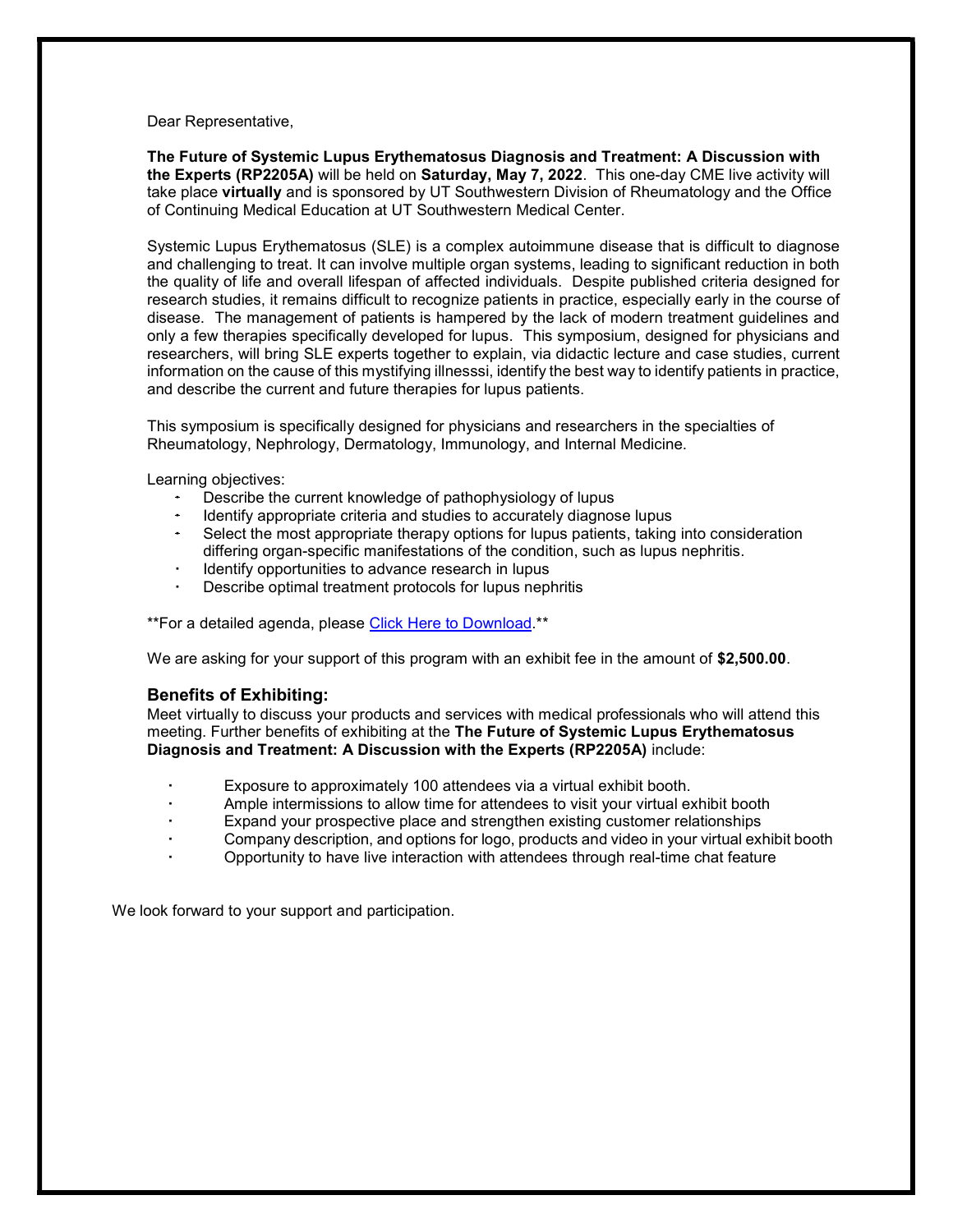## Exhibitor Levels and Benefits:

Your company can support this program with an exhibit fee in the following amounts:

#### Exhibitor level: \$2,500.00

All support as an exhibitor will be fully acknowledged at the course and you will receive recognition in announcements from the course directors at the meeting and course handouts.

#### Attendee Lists:

In order to comply with the new ACCME Standards for Integrity and Independence in Accredited Continuing Education\*, attendee lists will not be provided. Ineligible companies\*\* are welcome to directly request learner name and contact information for their own purposes.

\*Reference: Standard 2: Prevent Commercial Bias and Marketing In Accredited Continuing Education \*\*The ACCME defines an ineligible company as any entity producing, marketing, re-selling, or distributing health care goods or services consumed by, or used on, patients. 

## Virtual Exhibit Space:

The virtual exhibit booth will include the following:

- Company and representative contact information
- Company description
- Company website link
- Resource links
- Opportunity for Live Interaction with attendees
- Optional Video
- Optional Company logo
- Acknowledgement in course

## Required Submissions:

## 1. Exhibitor Agreement Form:

Included in this package is the required Exhibitor Agreement form. Please complete the 2 page form and return to Kelsey Smith at Kelsey. Smith@utsouthwestern.edu by Wednesday, April 20, 2022.

## 2. Confirmation:

Virtual exhibit space is not confirmed until this Exhibitor Agreement form is completed and signed by both parties. A counter-signed copy of the agreement will be sent back as confirmation of your exhibit space. You will also receive login information in order to make your payment online.

## 3. Payment:

Use the login information provided to make your payment. Payment must be received prior to the start of the course.

## Exhibit Space Cancellations:

Cancellations must be received in writing at least ten business days prior to the start of the course. If a cancellation is received after this time, no refund will be provided.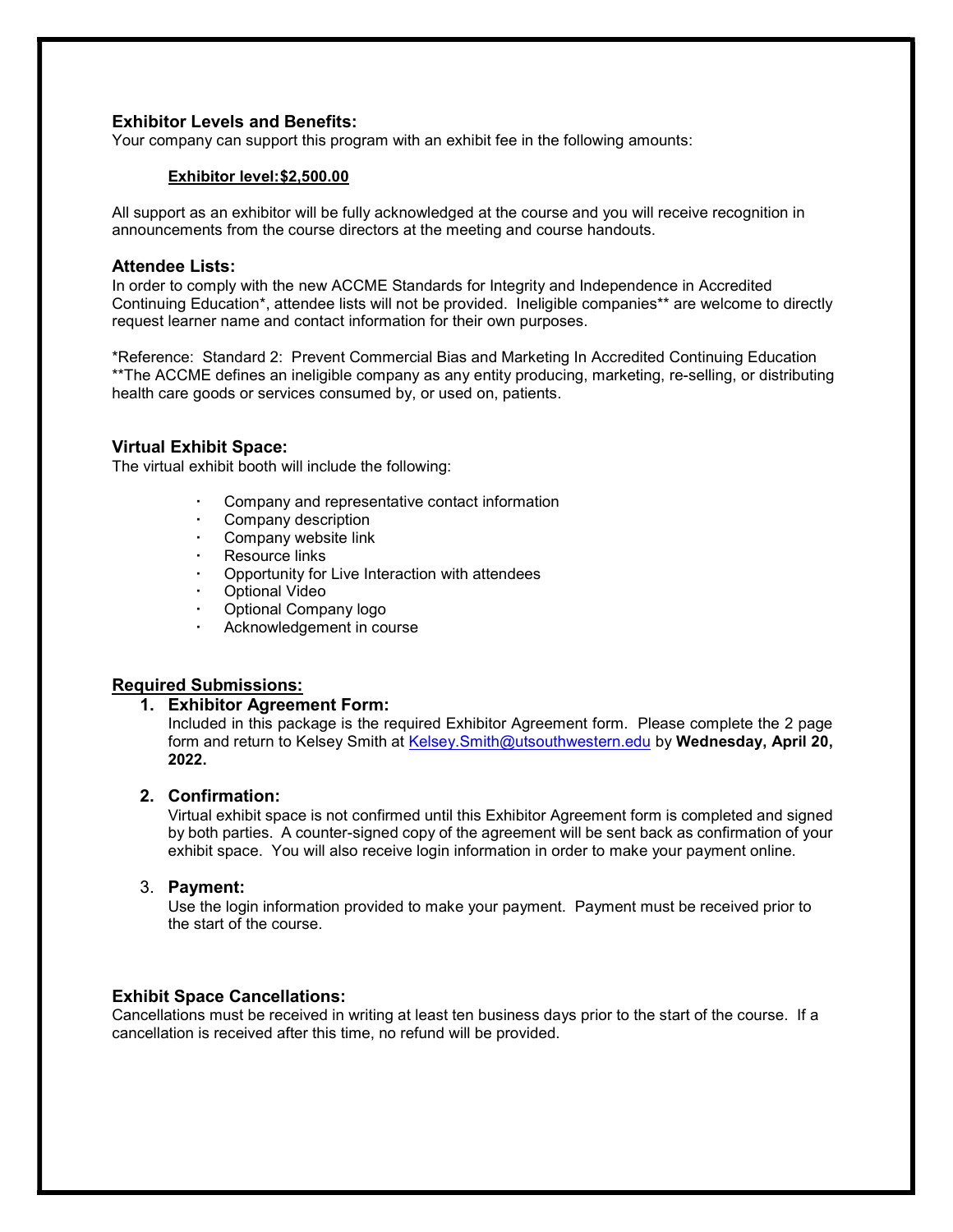## **UTSouthwestern**

**Medical Center** 

#### OFFICE OF CONTINUING MEDICAL & PUBLIC EDUCATION

#### EXHIBITOR AGREEMENT

Regarding the Terms and Conditions for a Commercial Exhibit

| <b>Activity Name</b>     | The Future of Systemic Lupus Erythematosus Diagnosis and<br>Treatment: A Discussion with the Experts<br><b>Activity #</b><br><b>RP2205A</b> |  |           |        |  |       |       |
|--------------------------|---------------------------------------------------------------------------------------------------------------------------------------------|--|-----------|--------|--|-------|-------|
| Location                 | Virtual Symposium                                                                                                                           |  | City      | Dallas |  | ST    | Texas |
| <b>Dates</b>             | Saturday, May 7, 2022                                                                                                                       |  |           |        |  |       |       |
|                          |                                                                                                                                             |  |           |        |  |       |       |
| <b>Agreement between</b> | ACCREDITED PROVIDER (PROVIDER)                                                                                                              |  |           |        |  |       |       |
|                          | The University of Texas Southwestern Medical Center (UTSW)                                                                                  |  |           |        |  |       |       |
|                          | <b>AND</b>                                                                                                                                  |  |           |        |  |       |       |
|                          | Ineligible company (EXHIBITOR)                                                                                                              |  |           |        |  |       |       |
|                          | Company Name:                                                                                                                               |  |           |        |  |       |       |
| <b>Address</b>           |                                                                                                                                             |  |           |        |  |       |       |
| City                     |                                                                                                                                             |  | <b>ST</b> |        |  | Zin l |       |
| <b>Telephone</b>         | Contact Telephone:                                                                                                                          |  | Fax       | Fax    |  |       |       |

#### TERMS AND CONDITIONS

- EXHIBITOR agrees to abide by ACCME Standards for Integrity and Independence in Accredited Continuing Education as it relates to marketing by "ineligible companies" or non-accredited education associated with the accredited continuing education.
- An ineligible company is defined by ACCME as any entity producing, marketing, re-selling, or distributing health care goods or services consumed by, or used on, patients. These companies are ineligible to be accredited within the ACCME system. ACCME does not consider providers of clinical service directly to patients to be ineligible companies.
- Exhibitor agrees that this letter of agreement to market or exhibit is separate from any agreements for commercial support for accredited continuing education. Exhibitor agrees this letter of agreement is not 1) related to the planning, delivery, and/or evaluation of accredited education; 2) designed to interfere with the presentation of the education, and/or 3) condition of financial or in-kind support for accredited continuing education.
- For live continuing education activities (in person or virtual), EXHIBITOR advertisements and promotional materials cannot be displayed or distributed within 30 minutes before or after an accredited education activity.
- For Print, online, or digital continuing education activities: Learners must not be presented with marketing while engaged in the accredited education activity. Learners must be able to engage with the accredited education without having to click through, watch, listen to, or be presented with product promotion or product-specific advertisements from the EXHIBITOR.
- Completion of this agreement represents a commitment and payment is due and collectible by the ACTIVITY DATE unless otherwise agreed upon by the PROVIDER. PROVIDER reserves the right to refuse exhibit space to EXHIBITOR in the event of nonpayment.
- PROVIDER agrees to provide EXHIBITOR with this marketing opportunity and acknowledge EXHIBITOR in activity announcements without the use of marketing produced by or for an ineligible company, including corporate or product logos, trade names, or product group messages in compliance with ACCME Standards for Integrity and Independence in Accredited Continuing Education. .
- PROVIDER Federal Tax ID number is 75-6002868. Please remit check payable to UT Southwestern Medical Center. Please identify name of course on the check stub.

| <b>EXHIBITOR Representative</b> |                  | <b>PROVIDER Representative</b>                                                                     |  |  |  |
|---------------------------------|------------------|----------------------------------------------------------------------------------------------------|--|--|--|
| <b>Signature</b>                | <b>Signature</b> |                                                                                                    |  |  |  |
| <b>Name</b>                     | <b>Name</b>      | Cameron Slocum, M.B.A.                                                                             |  |  |  |
| <b>Title</b>                    | <b>Title</b>     | Vice President and Chief Operating Officer for<br>Academic Affairs, UT Southwestern Medical Center |  |  |  |
| <b>Date</b>                     | <b>Date</b>      |                                                                                                    |  |  |  |

**AGREED** 

#### Page 1 of 2